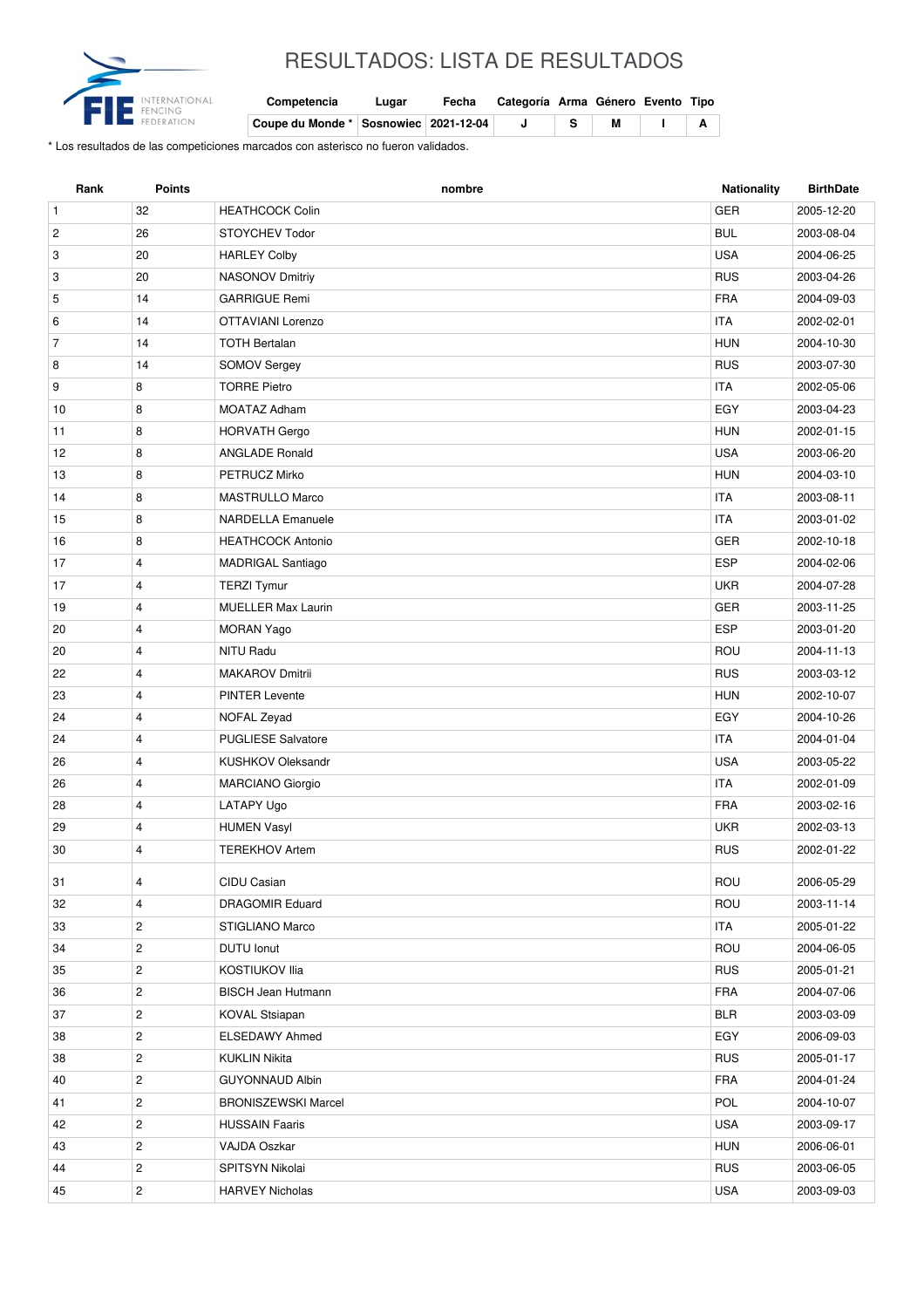| Rank | Points         | nombre                                | <b>Nationality</b> | <b>BirthDate</b> |
|------|----------------|---------------------------------------|--------------------|------------------|
| 46   | $\overline{c}$ | <b>KUEHLING Julian</b>                | <b>GER</b>         | 2002-03-24       |
| 47   | $\overline{2}$ | <b>MEKA Valentin</b>                  | <b>GER</b>         | 2003-03-21       |
| 48   | $\overline{c}$ | <b>GUILLEY Lucas</b>                  | <b>FRA</b>         | 2005-10-20       |
| 49   | $\overline{2}$ | <b>ENACHE Mihnea</b>                  | ROU                | 2004-05-26       |
| 50   | $\overline{2}$ | <b>ALPAIDZE Mikhail</b>               | <b>RUS</b>         | 2002-12-06       |
| 50   | $\overline{2}$ | <b>CHAYEVSKY Kirk</b>                 | <b>USA</b>         | 2003-09-11       |
| 50   | $\sqrt{2}$     | <b>VIGH Benedek</b>                   | <b>HUN</b>         | 2004-07-22       |
| 53   | $\overline{2}$ | DZIUBA Viacheslav                     | <b>UKR</b>         | 2003-07-27       |
| 54   | $\overline{2}$ | PIECHA Robert                         | <b>GER</b>         | 2003-08-10       |
| 55   | $\overline{c}$ | <b>CANTINI Edoardo</b>                | <b>ITA</b>         | 2004-02-25       |
| 56   | $\overline{2}$ | <b>TRAVERS Samir</b>                  | <b>USA</b>         | 2004-10-12       |
| 57   | $\overline{2}$ | <b>BANYAY Endre Marcell</b>           | <b>HUN</b>         | 2004-04-01       |
| 58   | $\overline{2}$ | <b>MAROUF Eyad</b>                    | EGY                | 2003-03-14       |
| 59   | $\overline{2}$ | <b>CHIARI Lukas</b>                   | AUT                | 2003-01-16       |
| 60   | $\overline{2}$ | <b>GIRAULT Elias Andre Mahaman</b>    | <b>NIG</b>         | 2002-05-18       |
| 61   | $\overline{2}$ | <b>BLASCO Pierre</b>                  | <b>FRA</b>         | 2002-01-14       |
| 62   | $\overline{2}$ | KAJOR Krzysztof                       | POL                | 2003-02-06       |
| 63   | $\overline{c}$ | <b>KRAJNC Peter</b>                   | <b>SLO</b>         | 2003-11-04       |
| 64   | $\overline{c}$ | <b>LACAZE Alexandre</b>               | <b>FRA</b>         | 2003-09-05       |
| 65   | $\mathbf{1}$   | <b>STASIAK Olaf</b>                   | POL                | 2002-07-18       |
| 66   | $\mathbf{1}$   | YOUNG Nash                            | <b>TPE</b>         | 2004-06-25       |
| 67   | $\mathbf{1}$   | <b>SZABO Marton</b>                   | <b>HUN</b>         | 2003-04-17       |
| 68   | $\mathbf{1}$   | CALLAHAN Jaden                        | <b>USA</b>         | 2004-04-23       |
| 69   | $\mathbf{1}$   | <b>DENKIEWICZ Benedykt</b>            | POL                | 2006-12-16       |
| 70   | $\mathbf{1}$   | JALABERT Guilhem                      | <b>FRA</b>         | 2002-03-15       |
| 71   | $\mathbf{1}$   | <b>CROMIE Max</b>                     | <b>GBR</b>         | 2003-02-25       |
| 72   | $\mathbf{1}$   | GIRAULT Evann Jean Abba               | <b>NIG</b>         | 2004-08-25       |
| 73   | $\mathbf{1}$   | <b>RAIKIN Dimitar</b>                 | <b>BUL</b>         | 2002-06-02       |
| 74   | $\mathbf{1}$   | VECCIA SCAVALLI Lupo Giorgio Giovanni | <b>ITA</b>         | 2003-12-18       |
| 75   | $\mathbf{1}$   | HO lan                                | <b>GBR</b>         | 2003-08-12       |
| 76   | $\mathbf{1}$   | DOWGIERD Krzysztof                    | POL                | 2006-04-28       |
| 77   | $\mathbf{1}$   | <b>GALETTI Marco</b>                  | <b>ITA</b>         | 2004-11-19       |
| 78   | $\mathbf{1}$   | <b>STAN Cosmin</b>                    | ROU                | 2003-06-28       |
| 79   | $\mathbf{1}$   | ALVAREZ DURAN Pablo                   | <b>ESP</b>         | 2002-04-27       |
| 80   | $\mathbf{1}$   | <b>ONDRIK Konrad</b>                  | <b>HUN</b>         | 2003-10-02       |
| 81   | $\mathbf{1}$   | NOWINOWSKI Kacper                     | POL                | 2003-02-03       |
| 82   | $\mathbf{1}$   | K. SZABO Matyas                       | <b>HUN</b>         | 2003-02-20       |
| 83   | $\mathbf{1}$   | <b>LIMB Matthew</b>                   | <b>USA</b>         | 2004-07-25       |
| 84   | $\mathbf{1}$   | JI Cody                               | <b>USA</b>         | 2006-08-21       |
| 85   | $\mathbf{1}$   | <b>SOVAR Marco</b>                    | ROU                | 2004-05-13       |
| 86   | $\mathbf{1}$   | <b>AKBAROV Murad</b>                  | AZE                | 2004-01-22       |
| 87   | $\mathbf{1}$   | <b>BACAK Erkan Isik</b>               | <b>TUR</b>         | 2004-01-23       |
| 88   | $\mathbf{1}$   | KUCHERENKO Rostyslav                  | <b>UKR</b>         | 2004-07-01       |
| 89   | $\mathbf{1}$   | POGU Antoine                          | FRA                | 2002-03-29       |
| 90   | 1              | FLOREZ Jaime                          | <b>ESP</b>         | 2004-08-21       |
| 91   | $\mathbf{1}$   | SINEV Daniil                          | <b>RUS</b>         | 2004-05-29       |
| 92   | $\mathbf{1}$   | <b>BUGIALLI Matteo</b>                | ESP                | 2004-04-05       |
| 93   | $\mathbf{1}$   | <b>LINSKY Matthew</b>                 | <b>USA</b>         | 2005-01-28       |
| 94   | 1              | <b>HAISIN</b> Ivan                    | <b>UKR</b>         | 2004-03-03       |
| 94   | 1              | <b>MANIN Lev</b>                      | <b>RUS</b>         | 2003-09-23       |
|      |                |                                       |                    |                  |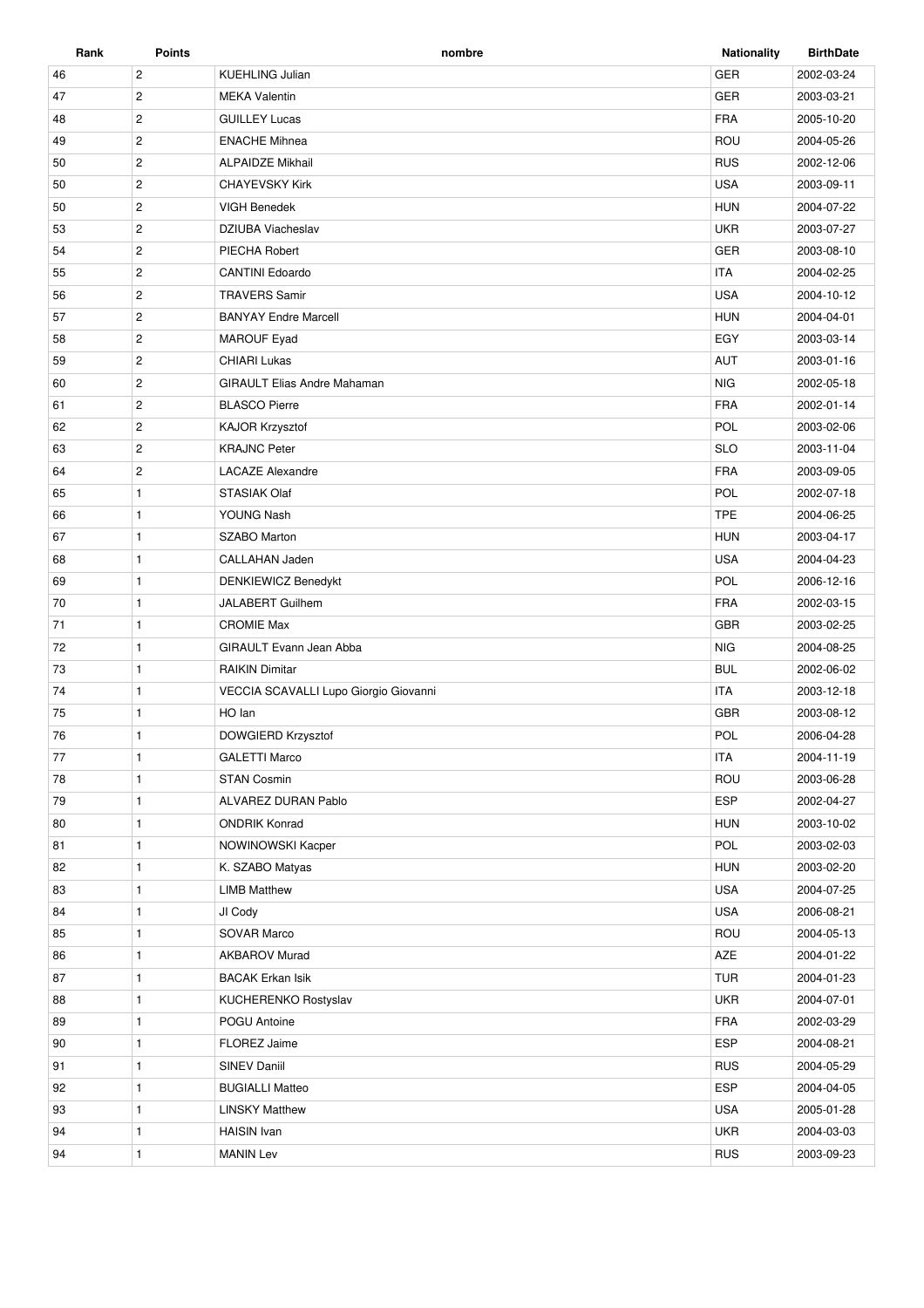| Rank | <b>Points</b> | nombre                      | <b>Nationality</b> | <b>BirthDate</b> |
|------|---------------|-----------------------------|--------------------|------------------|
| 96   | $\mathbf{1}$  | <b>ZAKUTNII Stanislav</b>   | <b>UKR</b>         | 2005-01-08       |
| 97   | 0,5           | <b>GOUGOULIAS Olympios</b>  | GBR                | 2002-03-06       |
| 98   | 0,5           | <b>TOTH Patrik</b>          | <b>HUN</b>         | 2004-05-28       |
| 99   | 0,5           | YADAHALVIS Uladzimir        | <b>BLR</b>         | 2005-02-05       |
| 100  | 0,5           | <b>CONVERSI Alessandro</b>  | <b>ITA</b>         | 2003-01-02       |
| 101  | 0,5           | MAMMADOV Saleh              | <b>AZE</b>         | 2004-04-22       |
| 102  | 0,5           | AKINYOSOYE Folayemi         | GBR                | 2004-09-07       |
| 103  | 0,5           | <b>HEBRA Noah</b>           | <b>FRA</b>         | 2004-02-13       |
| 103  | 0,5           | <b>SEMENOV Yehor</b>        | <b>UKR</b>         | 2003-05-23       |
| 105  | 0,5           | <b>NEUHAEUSER Marc</b>      | <b>GER</b>         | 2004-02-24       |
| 106  | 0,5           | <b>FILEV Viktor</b>         | <b>BUL</b>         | 2004-02-21       |
| 107  | 0,5           | <b>KLEIN Pierre</b>         | <b>FRA</b>         | 2002-09-20       |
| 108  | 0,5           | <b>KOLOBAIEV Dmitrii</b>    | <b>UKR</b>         | 2005-10-24       |
| 109  | 0,5           | <b>KRAL Krystof</b>         | CZE                | 2004-01-01       |
| 110  | $\mathbf 0$   | <b>HERRANZ Carlos</b>       | <b>ESP</b>         | 2002-01-27       |
| 111  | 0             | <b>HRYHORUK Oleksandr</b>   | <b>UKR</b>         | 2003-04-01       |
| 112  | $\mathbf 0$   | <b>AVARKESZI Daniel</b>     | <b>HUN</b>         | 2004-05-30       |
| 113  | $\mathbf 0$   | <b>TOCCI Leonardo</b>       | <b>ITA</b>         | 2003-05-10       |
| 114  | 0             | DZIERNIEJKO Jakub           | POL                | 2003-04-30       |
| 115  | $\mathbf 0$   | <b>OLANGUA Asier</b>        | <b>ESP</b>         | 2004-05-11       |
| 116  | $\mathbf 0$   | <b>JOZEFOWSKI Filip</b>     | POL                | 2004-02-16       |
| 117  | 0             | <b>BEDFORD Louis</b>        | <b>GBR</b>         | 2003-04-11       |
| 118  | $\mathbf 0$   | <b>HILTON Ethan</b>         | <b>GBR</b>         | 2003-11-06       |
| 119  | $\mathbf 0$   | <b>MARKUNIN Ihor</b>        | <b>UKR</b>         | 2004-11-11       |
| 120  | 0             | <b>WAHL Louis</b>           | <b>GER</b>         | 2004-05-14       |
| 121  | $\mathbf 0$   | <b>SANS Oscar</b>           | <b>FRA</b>         | 2002-06-12       |
| 122  | 0             | <b>VANNIEUWENBORGH Gijs</b> | <b>BEL</b>         | 2003-01-27       |
| 123  | $\mathbf 0$   | <b>OZTURK Alkim</b>         | <b>TUR</b>         | 2005-03-29       |
| 123  | $\mathbf 0$   | <b>TRUKHMANOV Mark</b>      | ARG                | 2006-01-23       |
| 125  | 0             | PARDELA Michal              | POL                | 2005-07-09       |
| 126  | $\mathbf 0$   | <b>KURVERS Lester</b>       | <b>BEL</b>         | 2002-06-28       |
| 127  | 0             | <b>MCLELLAN Rory</b>        | <b>GBR</b>         | 2003-04-08       |
| 128  | 0             | <b>VUENTO Sami</b>          | <b>FIN</b>         | 2004-04-26       |
| 129  | 0             | <b>KUZMIN Leon</b>          | GER                | 2002-05-08       |
| 129  | $\mathbf 0$   | <b>MEIXNER Philip</b>       | AUT                | 2003-05-25       |
| 131  | 0             | <b>KUERBIS Jarl</b>         | GER                | 2005-01-02       |
| 132  | 0             | <b>EMIROGLU Burak Efe</b>   | <b>TUR</b>         | 2005-07-06       |
| 133  | $\mathbf 0$   | <b>WAGNER Filip</b>         | CZE                | 2005-09-02       |
| 134  | $\mathbf 0$   | <b>ALLEN Samuel</b>         | <b>GBR</b>         | 2004-02-01       |
| 135  | 0             | <b>KUSAK Oskar</b>          | POL                | 2005-03-21       |
| 136  | 0             | <b>WOUTERS Tom</b>          | <b>BEL</b>         | 2004-05-14       |
| 137  | 0             | <b>MARKER Bartosz</b>       | POL                | 2005-09-11       |
| 138  | 0             | <b>BROSCH Maksymilian</b>   | POL                | 2005-04-05       |
| 138  | 0             | <b>GEIGER Lars</b>          | GER                | 2005-06-23       |
| 140  | $\mathbf 0$   | ROZVAZHAIEV Alejandro       | <b>UKR</b>         | 2003-03-02       |
| 141  | $\mathbf 0$   | SEMENOV Maksym              | <b>UKR</b>         | 2003-01-10       |
| 142  | 0             | <b>DICKSON Oliver</b>       | GBR                | 2002-09-18       |
| 143  | 0             | ZEMIANKEVICH Edgar          | <b>RUS</b>         | 2002-08-11       |
| 144  | 0             | <b>HUSEYNLI Magsud</b>      | AZE                | 2004-06-05       |
| 145  | $\mathbf 0$   | MILENKOVIC Vidan            | SRB                | 2003-06-26       |
|      |               |                             |                    |                  |